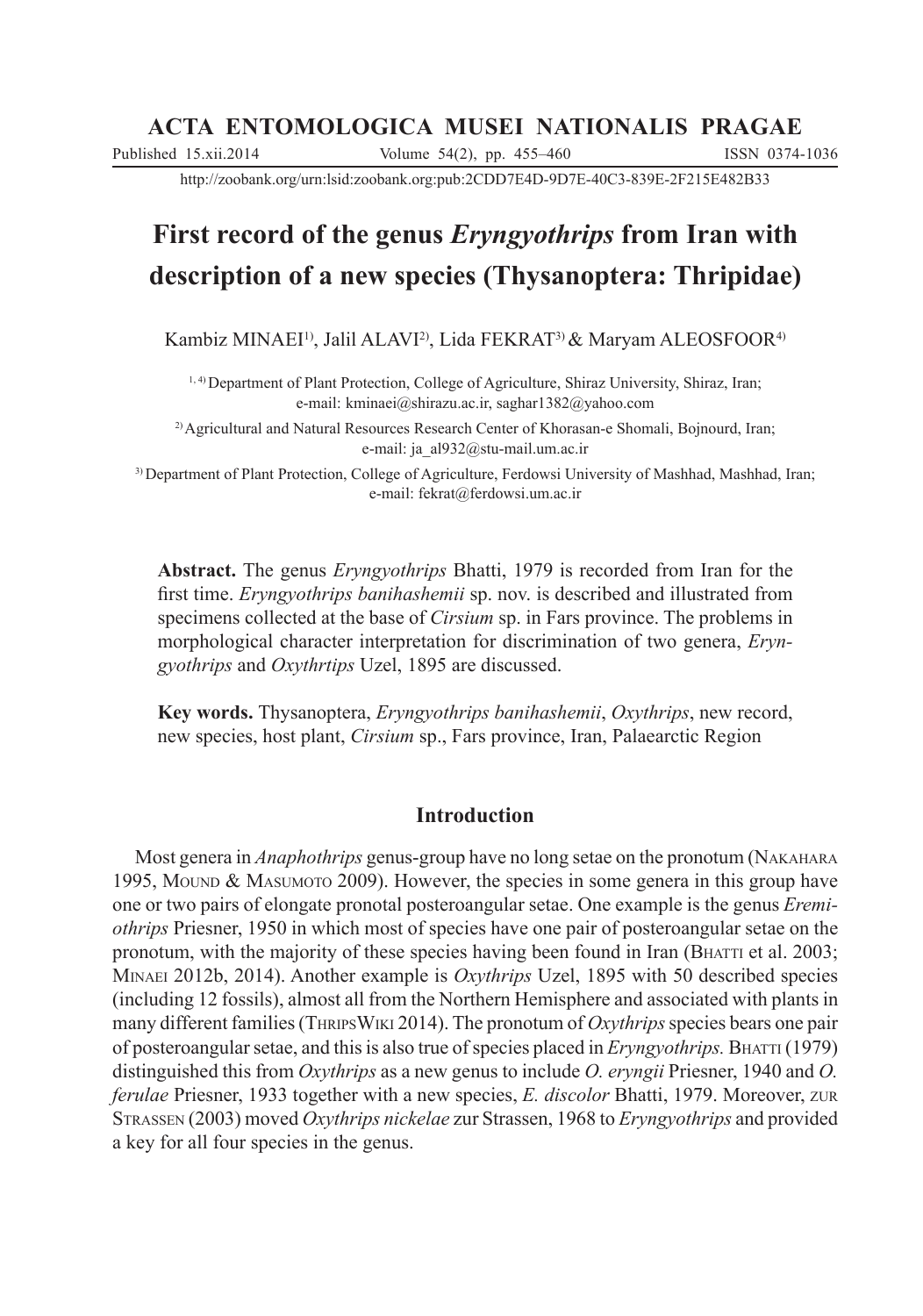According to B<sub>HATTI</sub> (1979), *Eryngyothrips* is distinguished from *Oxythrips* by the presence of a posteromarginal craspedum on the abdominal tergites and sternites (versus lacking in *Oxythrips*), the median pair of mesonotal setae inserted at the same level as the submedian setae (versus anterior to submedian setae) and the position of seta S6 on abdominal tergites (placed on pleurotergites in *Eryngyothrips* while on laterotergites in *Oxythrips*).

The purpose of this paper is to report the occurrence of *Eryngyothrips* in Iran and to describe a new species, *E*. *banihashemii* sp. nov., based on recently collected specimens from Fars province, south of Iran.

Full nomenclatural information about these taxa and all other Thysanoptera is available on the web (THRIPSWIKI 2014).

### **Material and methods**

**Collecting, preserving and slide preparation.** Thrips specimens were collected by beating the base of a species of *Cirsium* on a white tray and transferred in 2 mm vials containing 96% ethanol. The specimens were mounted onto slides in Canada balsam after dehydration through a series of ethanol using a form of the protocol given by MOUND & MARULLO (1996). **Morphological examination techniques.** The photomicrographs as well as measurements were obtained using a Motic BA310 microscope with attached camera.

**Depositories.** The material examined is deposited in the following collections:

ANIC Australian National Insect Collection, CSIRO Ecosystem Sciences, Canberra, Australia;

BMNH Natural History Museum, London, United Kingdom;

PPSU Department of Plant Protection, Shiraz University, Iran.

#### **Taxonomy**

#### *Eryngyothrips banihashemii* **sp. nov.** (Figs 1–8)

**Type locality.** Iran, Fars province, Tange-abolhayat, 80 km south west of Shiraz. **Type material.** HOLOTYPE:  $\Omega$ , **IRAN**, Fars province, Tange-abolhayat, from base of *Cirsium* sp., 26.iii.2014 (KM 1138) (BMNH). PARATYPES:  $4 \text{ } \mathcal{Q} \mathcal{Q}$ , same label data (1  $\mathcal{Q}$  in ANIC, 3  $\mathcal{Q} \mathcal{Q}$  PPSU).

**Diagnosis.** In both the new species and *E. ferulae*, post ocular setae III are longer than the other post ocular setae. However *E*. *banihashemii*sp. nov. is distinguished from *E. ferulae* by the length of posteromarginal seta S1 on pronotum, because in *E. ferulae* setae S1 are longer and stronger than the other setae, whereas in *E*. *banihashemii* the setae are all the same length. Moreover, the posteromarginal craspedum on abdominal sternites is narrow in *E*. *ferulae* whereas it is broad in *E*. *banihashemii*. The new species is similar to *E*. *eryngii* and *E. discolor* in sharing the following characters: posteromarginal craspedum on abdominal sternites broad and median pair of mesonotal setae inserted at the same level as submedian setae. However it differs from both species in the length of postocular setae III that is longer than the other setae, while all postocular setae are almost the same length in both *E*. *eryngii* and *E. discolor*.

Finally according to the key by ZUR STRASSEN (2003: 241), the new species is different from *E. nickelae* in the color of posteroangular setae (in *E*. *nickelae* this is pale) as well as the ferna which are separated in *E*. *nickelae* but are attached in *E. banihashemii*.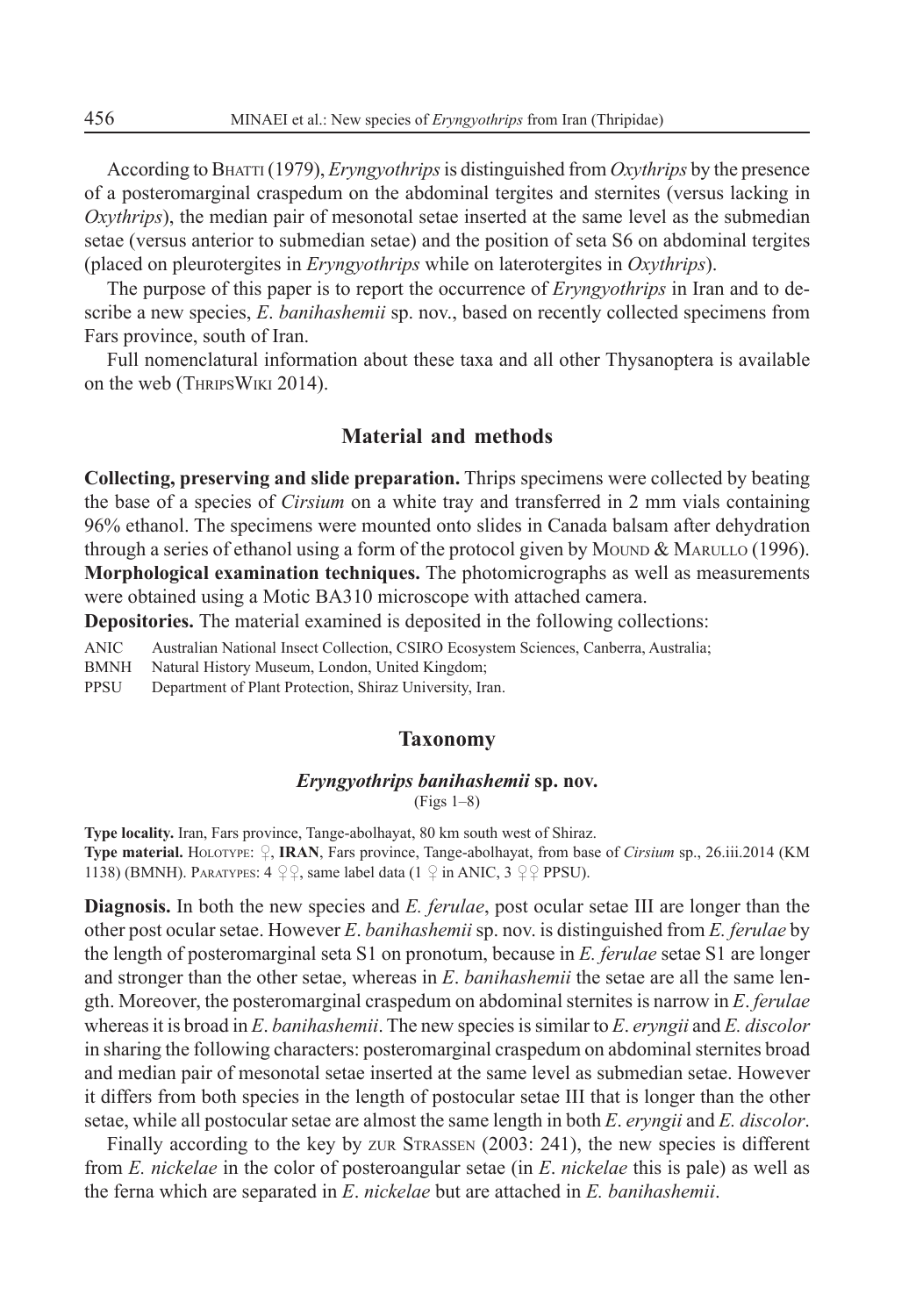

Figs 1–4. *Eryngyothrips banihashemii* sp. nov., female. 1 – holotype, general habitus; 2 – antenna; 3 – head; 4 – prosternum.

**Description.** *Female* **(***brachypterous***)** (Fig. 1). Head, prothorax, and abdomen dark brown; meso- and metathorax yellow-brownish; prominent setae brown. Antennal segments I-II brown, segment II yellow apically; segment III light brown, paler at the apex; segments IV-VIII dark brown (Fig. 2); tibiae yellowish brown, tarsi yellow. Wings including scale are pale.

Antennae 8-segmented, segments III and IV with forked sensoria, segment VI pedicellate; microtrichia present on segments III–VI. Head broader than long, slightly produced in front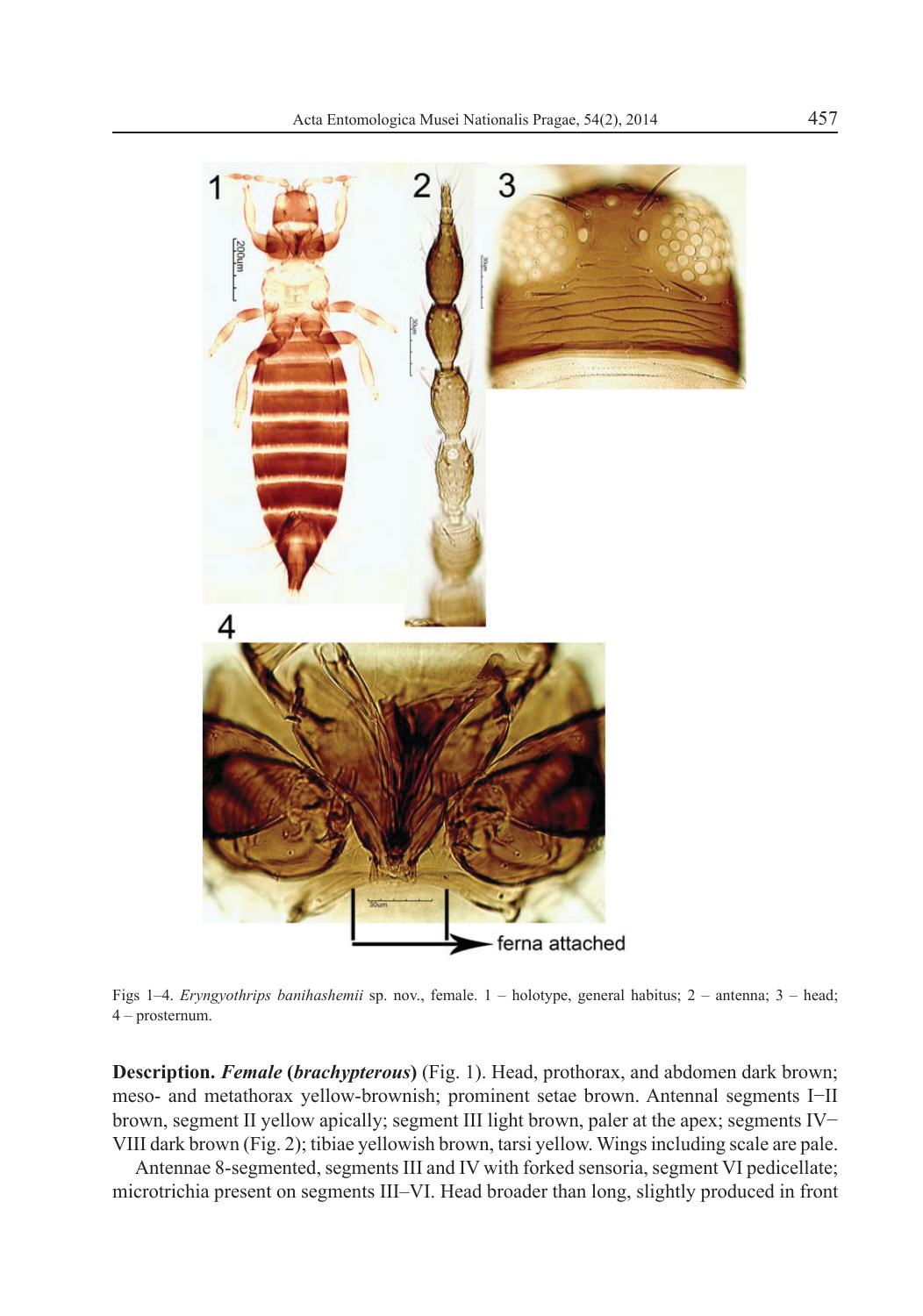

Figs 5–8. *Eryngyothrips banihashemii* sp. nov., female. 5 – pronotum; 6 – meso- and metanotum; 7 – tergites IV–V; 8 – tergites IX–X.

of eyes, basal half with transverse reticulations (Fig. 3), eyes with 6 pigmented facets; ocelli present, 3 pairs of ocellar setae present; ocellar setae III on anterior margins of triangle; 4 pairs of postocular setae present; III longer than the others (Fig. 3). Mouth cone short, relatively conical (Fig.4). Maxillary palps 3-segmented.

Pronotum with widely spaced anastomosing striae, irregular at middle; with one long seta on each posterior angles; posterior margin with four pairs of setae (Fig. 5). Ferna fused medially (Fig. 4). Mesonotum transverse, campaniform sensilla present at anterior margin; median pair of setae inserted at the same level as submedian setae; metascutum irregularly reticulate, median setae on basal third of sclerite, campaniform sensilla present (Fig. 6); mesosternum with, metasternum without spinula. Tarsi 2-segmented.

Abdominal tergites I–VIII with transverse sculpture medially, with no microtrichia on lateral sculpture lines (Fig. 7); without ctenidia; posteromarginal craspeda present on tergites II–VIII; one pair of campaniform sensilla present on posterior margin of tergites I–VIII (unusually, there are two pairs of campaniforms ensilla on tergite VIII of holotype), median setae wider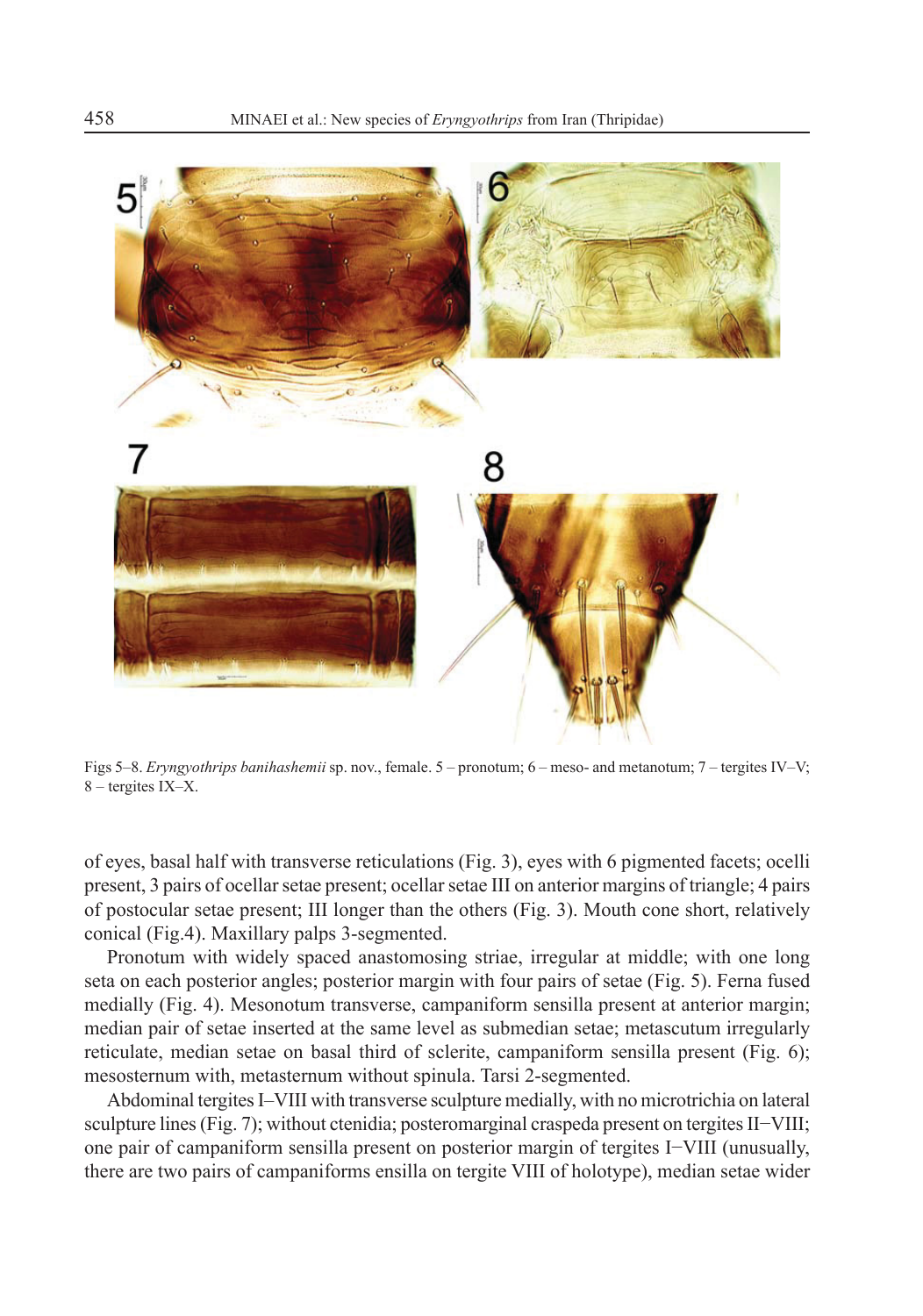apart than their length; VIII without marginal comb, IX without sculpture lines; tergite IX with two pairs of campaniform sensilla, mid dorsal setae short and arising laterally; tergite  $X$  with complete median split (Fig. 8). Setae S6 on tergites II–VII inserted on pleurotergite. Sternites without discal setae; sternite II with one pair, III–VII with 2 pairs of marginal setae; craspedum present on sternites II-VII.

*Measurements* (holotype female in microns). Body distended length 1296. Head length (width) 99 (140). Pronotum length (width) 103 (187); posteroangular setae 45. Fore wing length (median width) 100 (57). Tergite IV S1 setae 24; tergite IX S1 setae 100, S2 setae 110. Antennal segments III–VIII length (width) (left) 43 (20), 40 (20), 32 (17), 43 (19), 8 (6), 12 (5). *Male***.** Unknown.

**Etymology.** The species is named in honor of Professor Ziaadin Banihashemi. He has been working as a Plant Pathologist in Department of Plant Protection, Shiraz University for almost 40 years. In his scientific carrier he has published several valuable papers mostly in international journals as well as trained many students in the field of Plant Protection around Iran. **Bionomics.** The new species was collected on the base of a species of *Cirsium* (Asteraceae). **Distribution.** Iran, Fars province.

## **Discussion**

With this new record, the family Thripidae with 45 genera is the most species-rich thrips group in Iran (MINAEI 2013).The habitat for the new species described here is curious as the previous species in the genus apparently live on various flowers (BHATTI 1979; THRIPSWIKI 2014).

BHATTI (1978) included 19 genera (*Agalmothrips* Priesner, 1965, *Anaphothrips* Uzel, 1895, *Aurantothrips* Bhatti, 1978, *Baileyothrips* Kono & O'Neill, 1964, *Belothrips* Haliday, 1836, *Dictyothrips* Uzel, 1895, *Flavidothrips* Bhatti, 1978, *Hemianaphothrips* Priesner, 1925, *Hyalopterothrips* Priesner, 1939, *Nigritothrips* Bhatti, 1978, *Odontanaphothrips* Moulton, 1926, *Palmiothrips* Bhatti, 1978, *Proscirtothrips* Karny, 1921, *Retamothrips* Bhatti,1978, *Rubiothrips* Schliephake, 1975, *Tamaricothrips* Priesner, 1964, *Tameothrips* Bhatti, 1978, *Thermothrips* Pelikán, 1949, *Zurstrassenia* Bhatti, 1978) in *Anaphothrips* genus-group. One of these, *Retamothrips*, was subsequently synonymised with *Oxythrips*. In the most recent study on this group, MOUND & MASUMOTO (2009) reviewed Australian *Anaphothrips* genus-group and added six further genera (*Aptinothrips* Haliday, 1836, *Caprithrips* Faure, 1933, *Ozanaphothrips* Mound & Masumoto, 2009, *Apterothrips* Bagnall, 1908, *Dodonaeathrips* Mound & Masumoto, 2009, *Pandorathrips* Mound & Masumoto, 2009). They also claimed that five other genera (*Chilothrips* Hood, 1916, *Eremiothrips*, *Glaucothrips* Karny, 1921, *Helenothrips* zur Strassen, 1976, *Oxythrips*) might be considered as members of this group (see also BHATTI et al. 2003 for *Eremiothrips*). Despite these authors, *Eryngyothrips* has not been mentioned as part of *Anaphothrips* genus-group. However, due to several shared characters with the group, *Eryngyothrips* might be included in *Anaphothrips* genus-group.

It seems likely that the characters defined by BHATTI (1979) to separate *Eryngyothrips* from *Oxythrips* are insufficient and not well defined. Moreover, some characters employed by BHATTI (1979) have been criticized by some authors. For example, MINAEI & MOUND